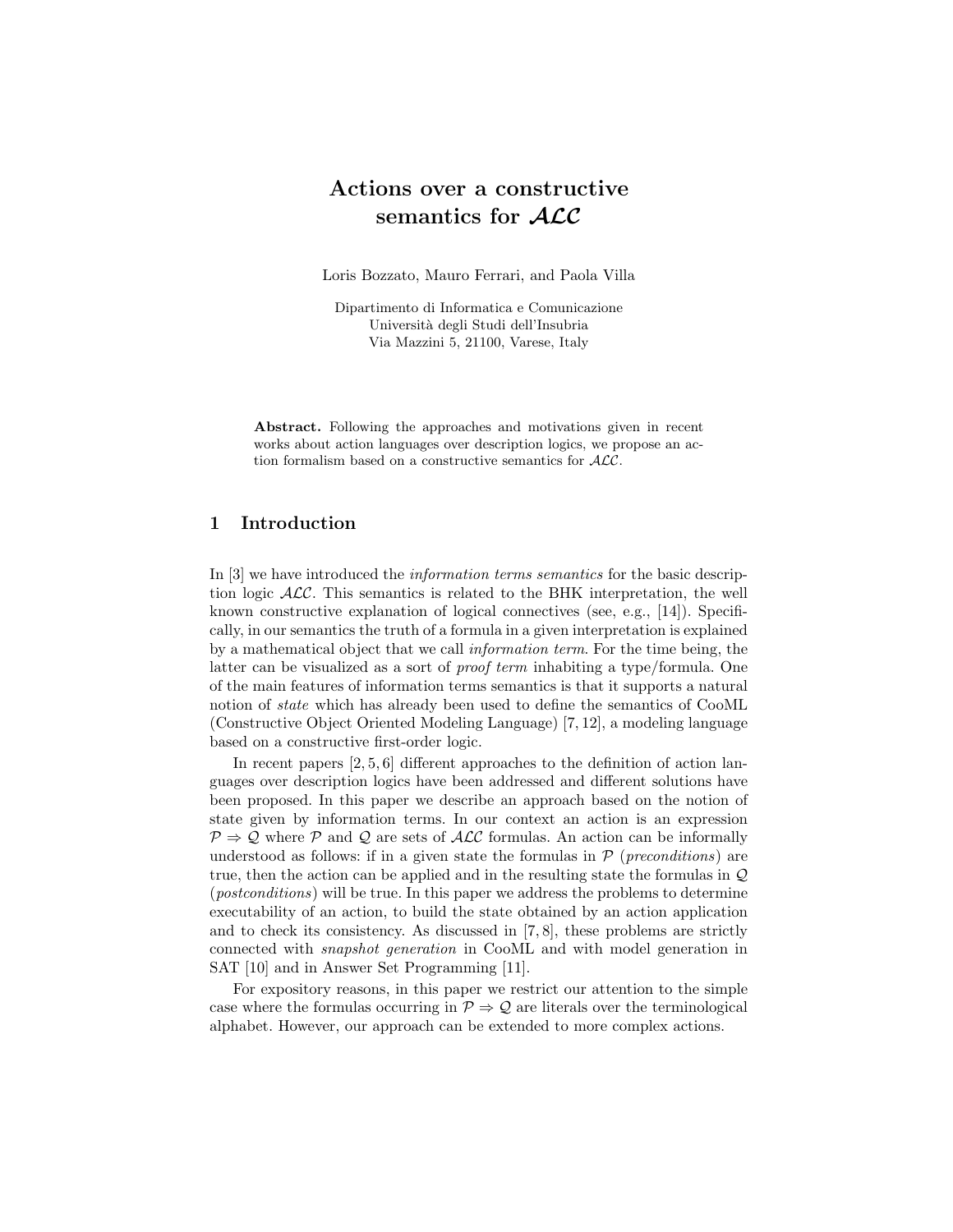### 2 *ACC* language and semantics

We begin introducing the language  $\mathcal L$  for  $\mathcal{ALC}$  [1, 13], based on the following denumerable sets: the set NR of role names, the set NC of concept names and the set NI of *individual names*. A *concept H* is an expression of the kind:

$$
H \ ::= \ C \ | \ \neg H \ | \ H \sqcap H \ | \ H \sqcup H \ | \ \exists R.H \ | \ \forall R.H
$$

where  $C \in \mathbb{N}C$  and  $R \in \mathbb{N}R$ . Let Var be a denumerable set of *individual variables*; the *formulas*  $K$  of  $\mathcal L$  are defined according to the following grammar:

$$
K \ ::= \bot \ | \ (s,t) : R \ | \ (s,t) : \neg R \ | \ t : H \ | \ \forall H
$$

where  $s, t \in \mathbb{N}$ I ∪ Var,  $R \in \mathbb{N}$ R and H is a concept. An *atomic formula* of  $\mathcal{L}$  is a formula of the kind  $\bot$ ,  $(s, t)$ : R or  $t : C$  where  $R \in \mathbb{NR}$  and  $C \in \mathbb{NC}$ ; a negated formula is a formula of the kind  $(s, t)$ :  $\neg R$  or  $t : \neg H$ . A formula is *closed* if it does not contain variables. We write  $\neg((s,t): R)$ ,  $\neg((s,t): \neg R)$ ,  $\neg(t: H)$  as abbreviations for  $(s, t) : \neg R$ ,  $(s, t) : R$ ,  $t : \neg H$  respectively;  $A \sqsubseteq B$  stands for  $\forall (\neg A \sqcup B).$ 

Let N be a finite subset of NI. By  $\mathcal{L}_{\mathcal{N}}$  we denote the set of formulas K of  $\mathcal{L}$ such that all the individual names occurring in  $K$  belong to  $\mathcal N$ .

A substitution (over N) is a function  $\sigma : \mathbf{Var} \to \mathcal{N}$ ; we extend  $\sigma$  to  $\mathcal{L}_{\mathcal{N}}$ so that for every  $c \in \mathcal{N}$ ,  $\sigma(c) = c$ . Given a set of formulas  $\Gamma$  of  $\mathcal{L}_{\mathcal{N}}$  and a substitution  $\sigma$  over  $\mathcal{N}, \sigma \Gamma$  denotes the set of closed formulas obtained replacing every variable x occurring in  $\Gamma$  with  $\sigma(x)$ .

A model (interpretation) M for  $\mathcal L$  is a pair  $(\mathcal D^{\mathcal M}, \mathcal M)$ , where  $\mathcal D^{\mathcal M}$  is a nonempty set (the *domain* of M) and  $\mathcal{M}$  is a *valuation* map such that: for every  $c \in \mathbb{N}$ I,  $c^{\mathcal{M}} \in \mathcal{D}^{\mathcal{M}}$ ; for every  $C \in \mathbb{N}$ C,  $C^{\mathcal{M}} \subseteq \mathcal{D}^{\mathcal{M}}$ ; for every  $R \in \mathbb{N}$ R,  $R^{\mathcal{M}} \subseteq$  $\mathcal{D}^{\mathcal{M}} \times \mathcal{D}^{\mathcal{M}}$ . A non atomic concept H is interpreted by a subset  $H^{\mathcal{M}}$  of  $\mathcal{D}^{\mathcal{M}}$  as usual:

- 
$$
(\neg A)^{\mathcal{M}} = \mathcal{D}^{\mathcal{M}} \setminus A^{\mathcal{M}}, (A \sqcap B)^{\mathcal{M}} = A^{\mathcal{M}} \cap B^{\mathcal{M}}, (A \sqcup B)^{\mathcal{M}} = A^{\mathcal{M}} \cup B^{\mathcal{M}}
$$

- 
$$
(\exists R.A)^{\mathcal{M}} = \{ d \in \mathcal{D}^{\mathcal{M}} \mid \exists d' \in \mathcal{D}^{\mathcal{M}} \text{ s.t. } (d, d') \in R^{\mathcal{M}} \text{ and } d' \in A^{\mathcal{M}} \}
$$
  
 $(\forall R.A)^{\mathcal{M}} = \{ d \in \mathcal{D}^{\mathcal{M}} \mid \forall d' \in \mathcal{D}^{\mathcal{M}} \text{ s.t. } (d, d') \in R^{\mathcal{M}} \text{ and } d' \in A^{\mathcal{M}} \}$ 

$$
- (\forall R.A)^{\mathcal{M}} = \{ d \in \mathcal{D}^{\mathcal{M}} \mid \forall d' \in \mathcal{D}^{\mathcal{M}}, (d, d') \in R^{\mathcal{M}} \text{ implies } d' \in A^{\mathcal{M}} \}
$$

We say that a model M of  $\mathcal{L}_{N}$  is *reachable* if, for every  $d \in \mathcal{D}^{\mathcal{M}}$ , there exists  $c \in \mathbb{N}$ I such that  $c^{\mathcal{M}} = d$ .

An assignment on a model M is a map  $\theta$  : Var  $\to \mathcal{D}^{\mathcal{M}}$ . If  $t \in \mathbb{N}$  UVar,  $t^{\mathcal{M}, \theta}$ is the element of  $\mathcal{D}^{\mathcal{M}}$  denoting t in M w.r.t.  $\theta$ , namely:  $t^{\mathcal{M},\theta} = \theta(t)$  if  $t \in \text{Var}$ ;  $t^{\mathcal{M},\theta} = t^{\mathcal{M}}$  if  $t \in \mathbb{N}$ . A formula K is valid in M w.r.t.  $\theta$ , and we write  $\mathcal{M}, \theta \models K$ , if  $K \neq \perp$  and one of the following conditions holds:

- 
$$
\mathcal{M}, \theta \models t : H \text{ iff } t^{\mathcal{M}, \theta} \in H^{\mathcal{M}}
$$
  
\n-  $\mathcal{M}, \theta \models (s, t) : R \text{ iff } (s^{\mathcal{M}, \theta}, t^{\mathcal{M}, \theta}) \in R^{\mathcal{M}}$   
\n-  $\mathcal{M}, \theta \models (s, t) : \neg R \text{ iff } (s^{\mathcal{M}, \theta}, t^{\mathcal{M}, \theta}) \notin R^{\mathcal{M}}$   
\n-  $\mathcal{M}, \theta \models \forall H \text{ iff } H^{\mathcal{M}} = \mathcal{D}^{\mathcal{M}}$ 

We write  $\mathcal{M} \models K$  iff  $\mathcal{M}, \theta \models K$  for every assignment  $\theta$ . Note that  $\mathcal{M} \models \forall H$  iff  $\mathcal{M} \models x : H$ , with x any variable. If  $\Gamma$  is a set of formulas,  $\mathcal{M} \models \Gamma$  means that  $\mathcal{M} \models K$  for every  $K \in \Gamma$ . We say that K is a *logical consequence* of  $\Gamma$ , and we write  $\Gamma \models K$ , iff, for every M and every  $\theta$ ,  $\mathcal{M}, \theta \models \Gamma$  implies  $\mathcal{M}, \theta \models K$ .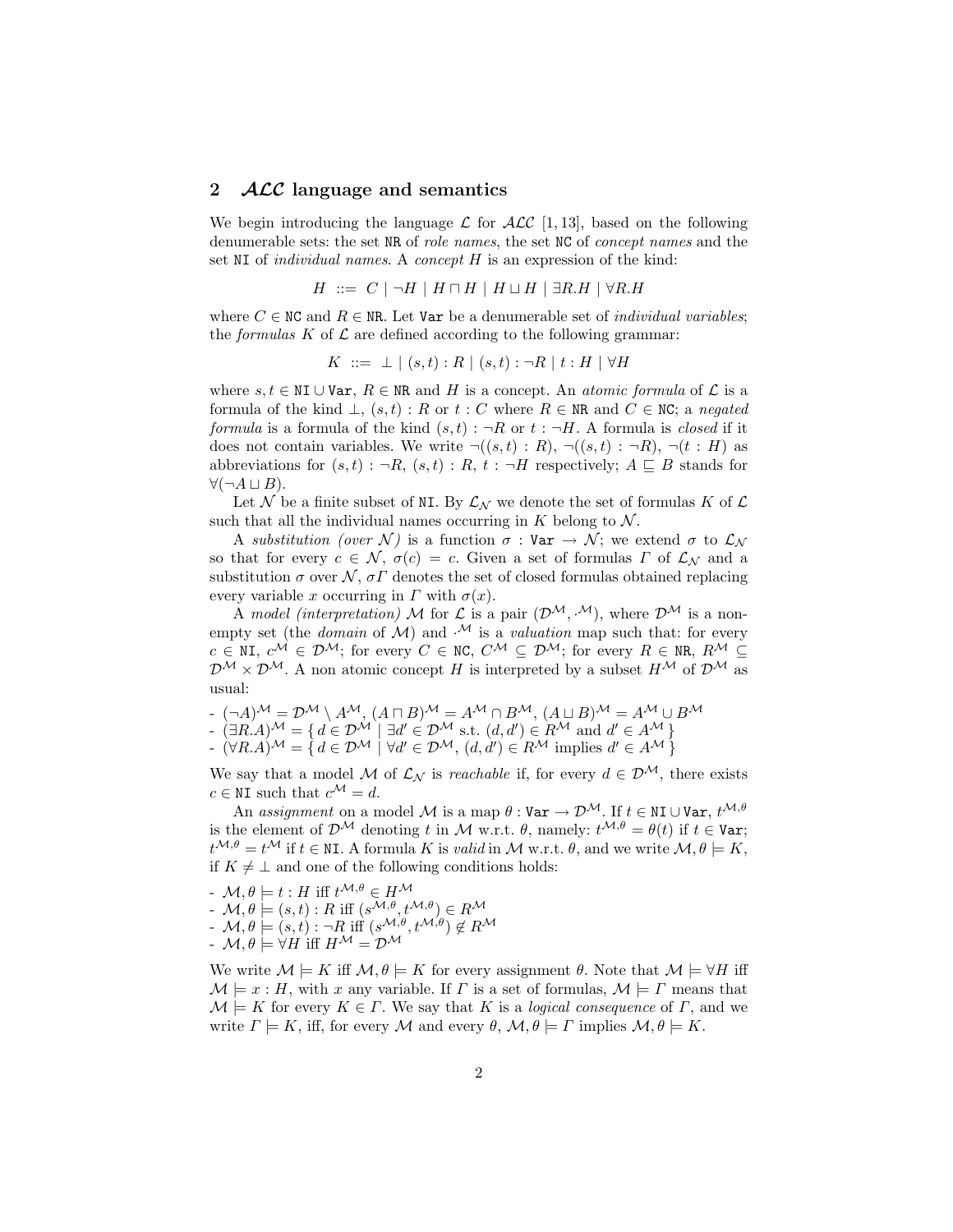### 3 Information terms semantics

We introduce *information terms* that will be the base structure of our constructive semantics. Given a finite subset N of NI and a closed formula K of  $\mathcal{L}_{N}$ , we define the set of information terms  $IT_{\mathcal{N}}(K)$  by induction on K as follows.

IT<sub>N</sub>(K) = {tt}, if K is an atomic or negated formula  
\nIT<sub>N</sub>(c: A<sub>1</sub> 
$$
\sqcap
$$
 A<sub>2</sub>) = {( $\alpha$ ,  $\beta$ ) |  $\alpha \in IT_N(c : A_1)$  and  $\beta \in IT_N(c : A_2)$  }  
\nIT<sub>N</sub>(c: A<sub>1</sub>  $\sqcup$  A<sub>2</sub>) = {( $k$ ,  $\alpha$ ) |  $k \in \{1,2\}$  and  $\alpha \in IT_N(c : A_k)$  }  
\nIT<sub>N</sub>(c:  $\exists R.A$ ) = {( $d$ ,  $\alpha$ ) |  $d \in N$  and  $\alpha \in IT_N(d : A)$  }  
\nIT<sub>N</sub>(c:  $\forall R.A$ ) = IT<sub>N</sub>( $\forall A$ ) = { $\phi : N \rightarrow \bigcup_{d \in N} IT_N(d : A)$  |  $\phi(d) \in IT_N(d : A)$ }

Information terms for a formula  $K$  provide possible justifications for the validity of K in a classical model. Formally, let  $\mathcal M$  be a model for  $\mathcal L, K$  a closed formula of  $\mathcal{L}_{\mathcal{N}}$  and  $\eta \in \text{IT}_{\mathcal{N}}(K)$ . We define the *realizability relation*  $\mathcal{M} \triangleright \langle \eta \rangle K$  as follows:

 $M \triangleright \langle \text{tt} \rangle K$  iff  $M \models K$ , where K is an atomic or negated formula  $M \triangleright \langle (\alpha, \beta) \rangle c : A_1 \sqcap A_2$  iff  $M \triangleright \langle \alpha \rangle c : A_1$  and  $M \triangleright \langle \beta \rangle c : A_2$  $\mathcal{M} \triangleright \langle (k, \alpha) \rangle c : A_1 \sqcup A_2$  iff  $\mathcal{M} \triangleright \langle \alpha \rangle c : A_k$  $M \triangleright \langle (d, \alpha) \rangle c : \exists R.A \text{ iff } \mathcal{M} \models (c, d) : R \text{ and } \mathcal{M} \triangleright \langle \alpha \rangle d : A$  $\mathcal{M} \triangleright \langle \phi \rangle$  c :  $\forall R.A$  iff  $\mathcal{M} \models c : \forall R.A$  and, for every  $d \in \mathcal{N}$ ,  $\mathcal{M} \models (c, d) : R$  implies  $\mathcal{M} \triangleright \langle \phi(d) \rangle d : A$  $M \triangleright \langle \phi \rangle \forall A$  iff  $\mathcal{M} \models \forall A$  and, for every  $d \in \mathcal{N}, \mathcal{M} \triangleright \langle \phi(d) \rangle d : A$ 

If  $\Gamma = \{K_1, \ldots, K_n\}$  is a finite set of closed formulas of  $\mathcal{L}_{\mathcal{N}}$ ,  $\text{IT}_{\mathcal{N}}(\Gamma)$  denotes the set of *n*-tuples  $\overline{\eta} = (\eta_1, \ldots, \eta_n)$  such that, for every  $1 \leq j \leq n, \eta_j \in \text{IT}_{\mathcal{N}}(K_j)$ ;  $\mathcal{M} \triangleright \langle \overline{\eta} \rangle \Gamma$  iff, for every  $1 \leq j \leq n$ ,  $\mathcal{M} \triangleright \langle \eta_j \rangle K_j$ .

We remark that  $M \triangleright \langle \eta \rangle K$  implies  $M \models K$ , hence the constructive semantics is compatible with the usual classical one. The converse in general does not hold and stronger conditions are required:

**Proposition 1.** Let K be a closed formula of  $\mathcal L$  and let M be a finite model for L. If  $\mathcal{M} \models K$ , there exists a finite subset N of NI and  $\eta \in \text{IT}_{\mathcal{N}}(K)$  such that  $\mathcal{M} \triangleright \langle \eta \rangle K.$ 

We point out that in our setting negation has a classical meaning, thus negated formulas are not constructively explained by an information term. However, information terms semantics can be extended to treat various kinds of constructive negation as those discussed in [9].

In the following we will indicate with the term *theory* a set  $\mathbf T$  of closed formulas of  $\mathcal{L}_{N}$  consisting of a TBox and an ABox. The TBox is a set of formulas of the kind  $K = \forall A$ , representing the constraints of our system. The ABox is a set of concept and role assertions that represent our knowledge about the current state of the system. A *state* of the system is any  $\overline{\gamma} \in IT_{\mathcal{N}}(\mathbf{T}).$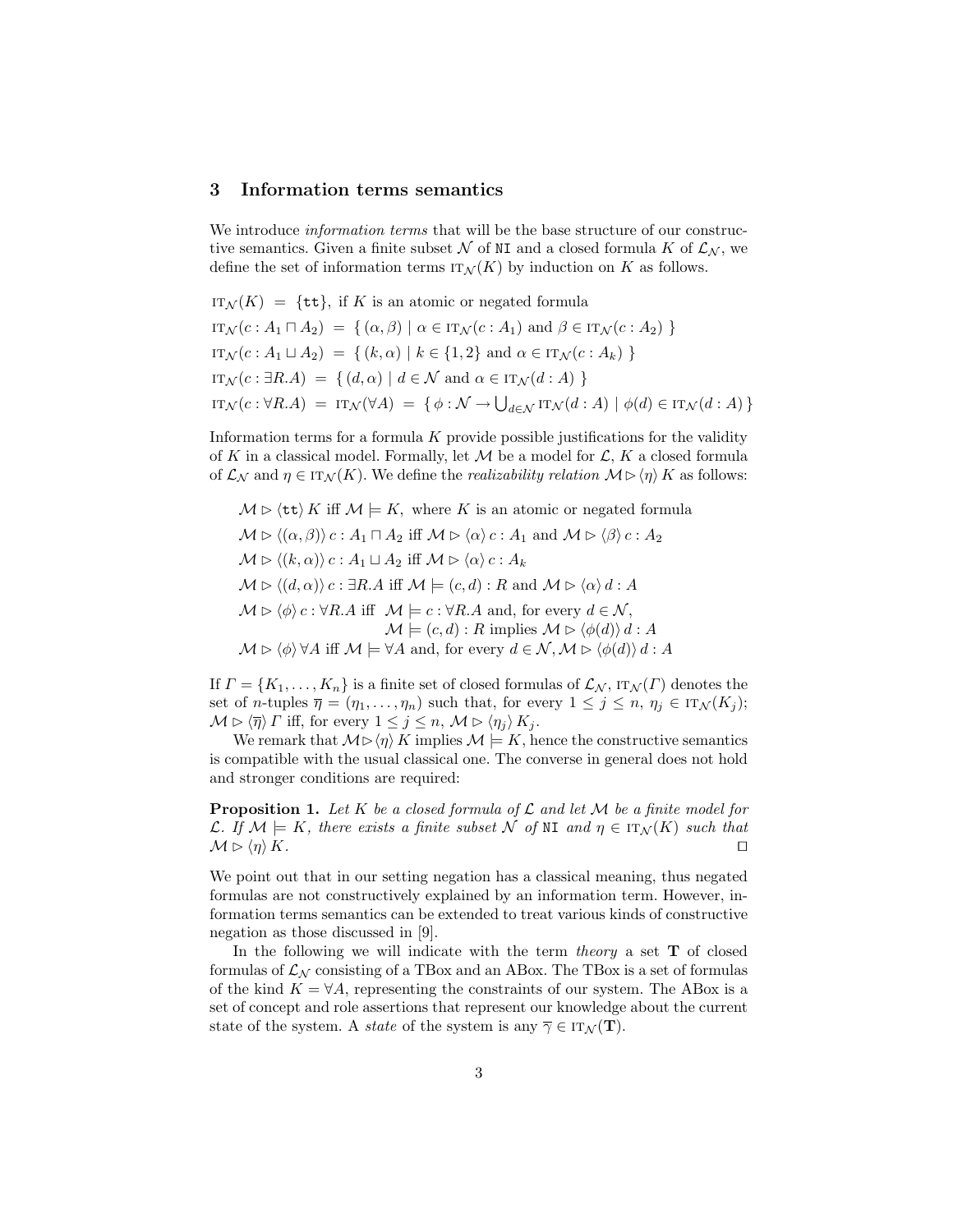Example 1 (The alert system). In this example we model a simple home alert system. The system has two kinds of sensors, namely to detect fire and flood events: whenever a sensor activates and signals the occurrence of one of these events, a corresponding alert goes off. When a sensor stops signaling an event, the alarm must stop.

The theory that models our system consists of the TBox Tas, representing the constraints of the model:

> $(Ax_1): \forall (\neg \text{CurrentAlbert} \sqcup (\exists \text{hasReason}.\text{CurrentSignal} \sqcap \text{Alert}))$  $(Ax_2): \forall(\neg \texttt{CurrentSignal} \sqcup (Active \sqcap (Fire \sqcup \texttt{Flood})))$

that can be restated as:

 $(Ax_1)$ : CurrentAlert  $\sqsubseteq$  ∃hasReason.CurrentSignal  $\sqcap$  Alert

 $(Ax_2)$ : CurrentSignal  $\Box$  Active  $\Box$  (Fire  $\Box$  Flood)

and an ABox  $\text{As}_0$ :

| alert1:Alert | fire s1:Fire | flood s1:Flood |
|--------------|--------------|----------------|
| alert2:Alert | fire_s2:Fire | flood_s2:Flood |

asserting that our system has two sensors for every kind. Moreover, in the initial state none of the signals is active.

Let  $\mathbf{A}s_0 = \text{TaS} \cup \text{A} \text{AS}_0$  and let W be the set of the individual names occurring in Aas<sub>0</sub>. As an example, an element of  $IT_W(Ax_1)$  is a function  $\phi$  mapping each  $c \in W$  to an element

 $\delta \in \text{ITW}(c : \neg \text{CurrentAlbert} \sqcup (\exists \text{hasReason.CurrentSignal } \sqcap \text{Alert}))$ 

where,  $\delta$  is either  $(1, \text{tt})$  (meaning that c is not a current alert) or  $(2, ((d, \text{tt}), \text{tt}))$ (i.e.,  $c$  is a current alert and his reason is the current signal  $d$ ).

Now, we have to select an initial state of the system consistent with our knowledge contained in AAs<sub>0</sub>. To this aim let  $\gamma_1 \in \text{IT}_W(Ax_1)$  and  $\gamma_2 \in \text{IT}_W(Ax_2)$ the functions mapping every  $c \in W$  in  $(1, \text{tt})$ . The initial state of our system is the information term  $\overline{\gamma}_0 \in \text{IT}_W(\mathbf{As}_0)$  associating  $\gamma_1$  to  $Ax_1$ ,  $\gamma_2$  to  $Ax_2$  and tt to every formula of the ABox Aas<sub>0</sub>. It is easy to define a model  $\mathcal M$  of  $\mathbf{As}_0$  such that  $M \triangleright \langle \overline{\gamma}_0 \rangle$  As<sub>0</sub>. We remark that  $\overline{\gamma}_0$  is the only state that can justify our theory only assuming the information contained in AAs<sub>0</sub>. We also notice that  $\overline{\gamma}_0$ assumes a sort of closed world assumption about the current state, in the sense that what is not true in the current state is assumed as false.  $\Diamond$ 

According to the above definitions an information term is a structured data whose correct reading is provided by the related formula. According to this interpretation we call piece of information over  $\mathcal{L}_{\mathcal{N}}$  a pair  $\langle \alpha \rangle F$ , where F is a closed formula of  $\mathcal{L}_{\mathcal{N}}$  and  $\alpha \in \text{IT}_{\mathcal{N}}(F)$ . Given a theory **T** over  $\mathcal{L}_{\mathcal{N}}$ , we introduce two notions of consistency:

- A state (information term)  $\overline{\gamma} \in \text{IT}_{\mathcal{N}}(\mathbf{T})$  is *consistent* if there exists a model M such that  $M \triangleright \langle \overline{\gamma} \rangle \mathbf{T}$ .
- **T** is *state consistent* if there exists  $\overline{\gamma} \in \text{IT}_{\mathcal{N}}(\mathbf{T})$  such that  $\overline{\gamma}$  is consistent.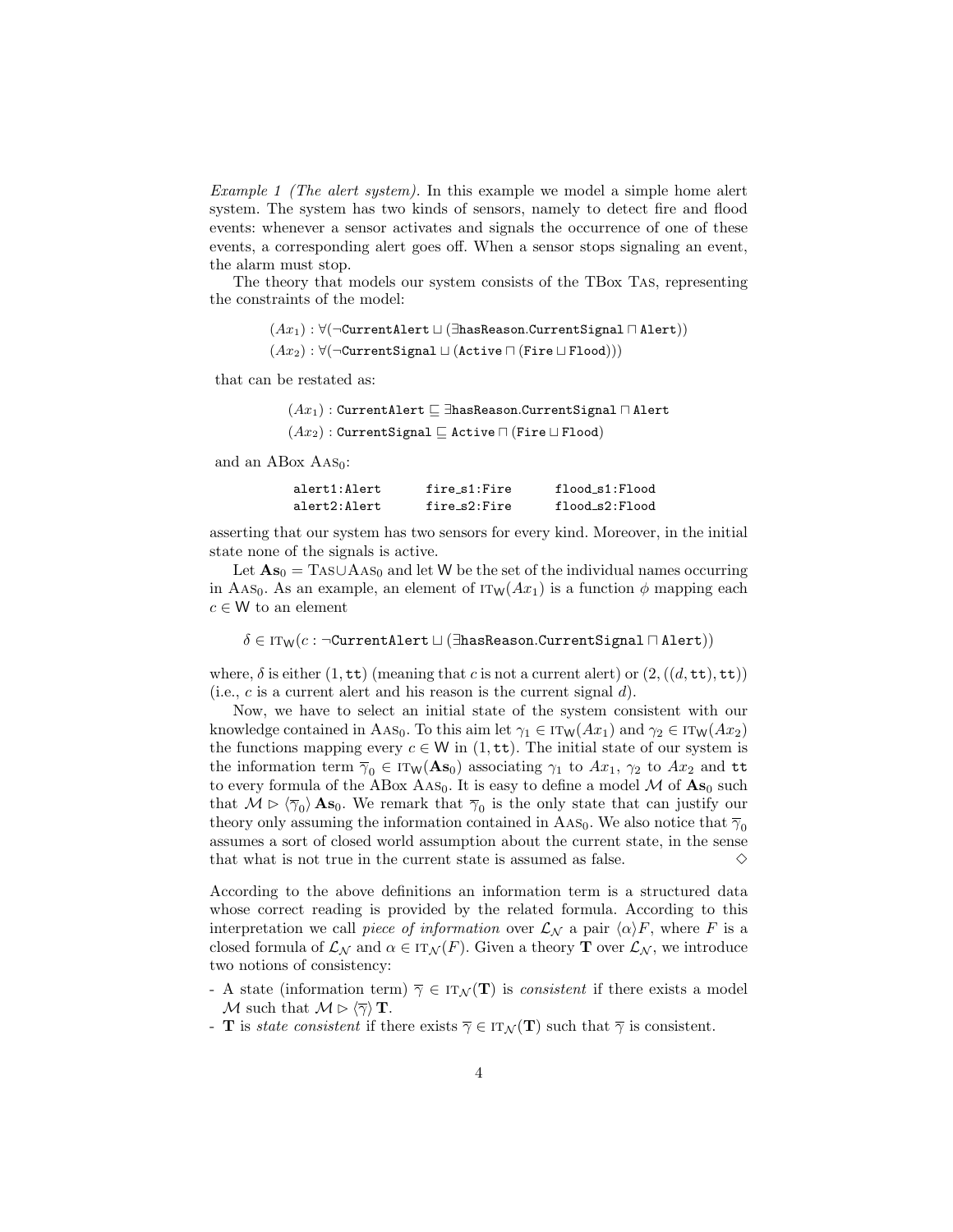Now, we will see how, introducing the notion of information content, we can reduce the problem to check consistency of a state to the problem to check classical consistency of a set of atomic and negated formulas.

Given a finite subset N of NI, let  $\mathcal{R}_{\mathcal{N}} = \{(s, t) : R \mid R \in \mathbb{N} \text{R} \text{ and } s, t \in \mathcal{N} \}.$ This set intuitively represents the set of all the possible role assertions that we can express over N. Given a finite subset R of  $\mathcal{R}_{N}$ , we define the *information content* (w.r.t.  $\mathcal{R}$ ) of a piece of information as follows:

- $IC_{\mathcal{R}}(\langle \text{tt}\rangle c : H) = \{c : H\}, \text{ if } c : H \text{ is an atomic or negated formula }$
- $\iota\mathrm{IC}_{\mathcal{R}}(\langle(\alpha,\beta)\rangle c : A_1 \sqcap A_2) = \iota\mathrm{C}_{\mathcal{R}}(\langle\alpha\rangle c : A_1) \cup \iota\mathrm{C}_{\mathcal{R}}(\langle\beta\rangle c : A_2)$
- $\text{IC}_{\mathcal{R}}(\langle (k, \alpha) \rangle c : A_1 \sqcup A_2) = \text{IC}_{\mathcal{R}}(\langle \alpha \rangle c : A_k)$   $(k = 1 \text{ or } k = 2)$
- $-$  iC<sub>R</sub>( $\langle (d, \alpha) \rangle$ c : ∃R.A) = iC<sub>R</sub>( $\langle \alpha \rangle$ d : A) ∪ {(c, d) : R}
- $\iota_{\mathcal{ICR}}(\langle \phi \rangle c : \forall R.A) = \bigcup_{(c,d): R \in \mathcal{R}} \iota_{\mathcal{CR}}(\langle \phi(d) \rangle d : A) \cup \{ (c,d) : R \mid (c,d) : R \in \mathcal{R} \}$ -  $\iota_{\mathcal{R}}(\langle \phi \rangle \forall A) = \bigcup_{d \in \mathcal{N}} \iota_{\mathcal{R}}(\langle \phi(d) \rangle d : A)$

If  $\Gamma = \{K_1, \ldots, K_n\}$  is a set of closed formulas of  $\mathcal{L}_{\mathcal{N}}$  and  $\overline{\gamma} \in \text{IT}_{\mathcal{N}}(\Gamma)$ ,  $\operatorname{IC}_{\mathcal{R}}(\langle \overline{\gamma} \rangle \Gamma) = \bigcup_{K_i \in \Gamma} (\langle \gamma_i \rangle K_i).$ 

We remark that the information content of a piece of information is a set of atomic and negated formulas. The following relation holds between a piece of information and its information content:

**Theorem 1.** Let N be a finite subset of NI, let K be a closed formula of  $\mathcal{L}_{\mathcal{N}}$ , let  $\mathcal{R} \subseteq \mathcal{R}_{\mathcal{N}}$  and let M be a reachable model of  $\mathcal{L}_{\mathcal{N}}$  such that  $\mathcal{M} \models (c,d) : R$  iff  $(c, d) : R \in \mathcal{R}$ . Then  $\mathcal{M} \triangleright \langle \alpha \rangle K$  iff  $\mathcal{M} \models \mathrm{IC}_{\mathcal{R}}(\langle \alpha \rangle K)$ .

According with this theorem,  $\text{IC}_{\mathcal{R}}(\langle \alpha \rangle K)$  intuitively represents the minimum<sup>1</sup> amount of information needed to get evidence for  $K$  according to the information term  $\alpha$ , assuming the roles in  $\mathcal{R}$ . We remark that, by Theorem 1, checking consistency of a state  $\overline{\gamma}$  of **T** is equivalent to check consistency of  $\text{IC}_{\mathcal{R}}(\langle \overline{\gamma} \rangle)$  for the given R.

*Example 2 (Information content)*. Let us consider the theory  $\mathbf{A}\mathbf{s}_0$  and the information terms  $\gamma_1$  and  $\gamma_2$  defined in Example 1. Let  $\mathcal{R} = \emptyset$ , corresponding to the initial state of our system where no role is specified. Then the information content of the initial state of our system is:

$$
IC_{\mathcal{R}}(\langle \gamma_1 \rangle Ax_1) = \{a : \neg \text{CurrentAlbert} \mid a \in W\}
$$
  

$$
IC_{\mathcal{R}}(\langle \gamma_2 \rangle Ax_2) = \{a : \neg \text{CurrentSignal} \mid a \in W\}
$$

Moreover, since every formula in the  $\text{AAS}_0$  is atomic, its information content is  $\text{As}_0$  itself. So we have that:

$$
IC_{\mathcal{R}}(\langle \overline{\gamma}_0 \rangle \mathbf{A} \mathbf{s}_0) = \{ a : \neg \text{CurrentAlbert} \mid a \in \mathsf{W} \} \cup
$$

$$
\{ a : \neg \text{CurrentSignal} \mid a \in \mathsf{W} \} \cup \text{AAS}_0
$$

Now, let  $\mathcal{M}_0$  be the model having the set of individual names W as domain and mapping every individual name in itself, every concept so to satisfy  $\text{As}_0$  and every role in the empty set.  $\mathcal{M}_0$  satisfies the hypothesis of Theorem 1 and hence the state  $\overline{\gamma}_0$  is consistent.  $\diamondsuit$ 

<sup>&</sup>lt;sup>1</sup> Minimality of  $\text{IC}_{\mathcal{R}}(\langle \alpha \rangle K)$  can be formalised in model-theoretic terms (see [7]).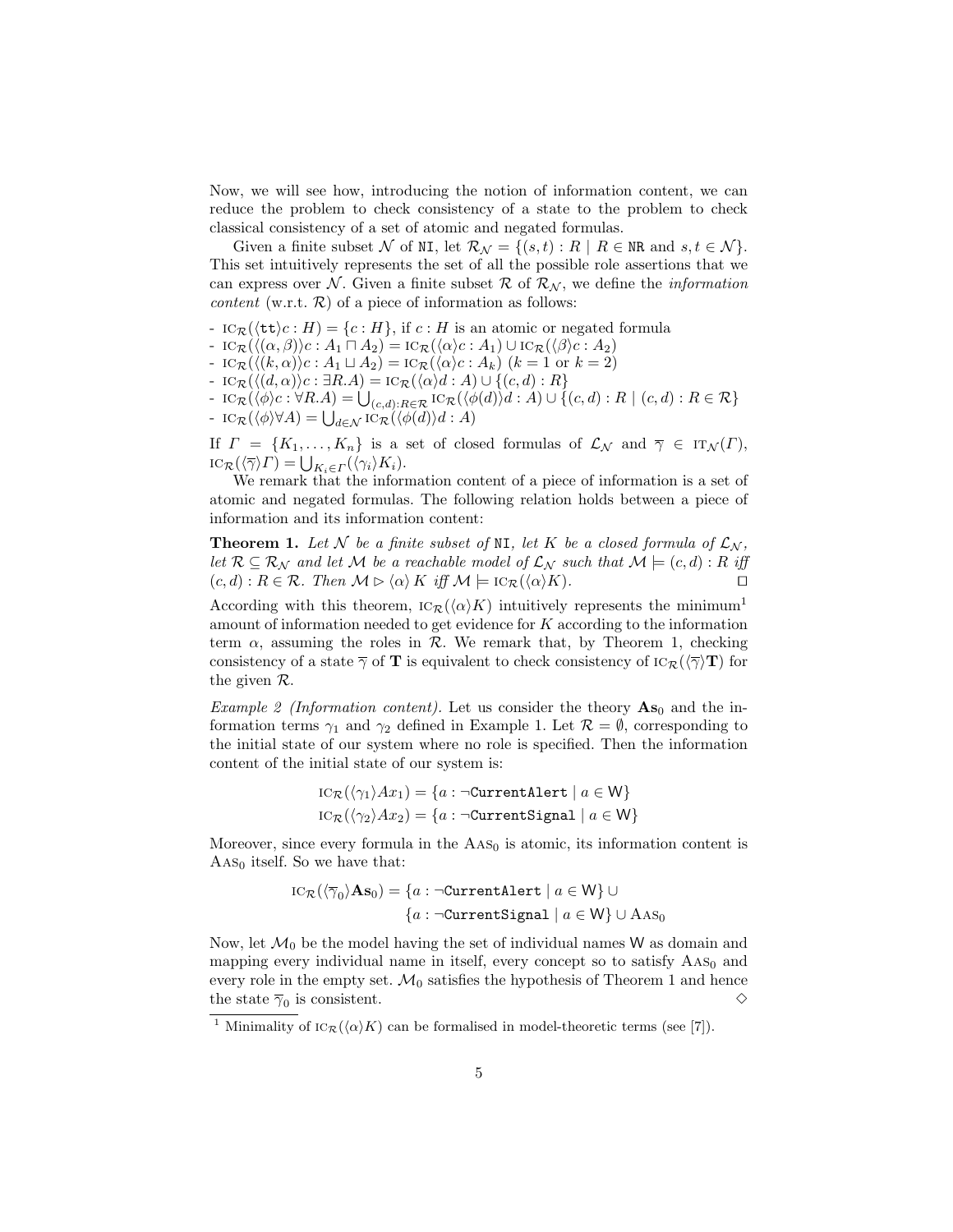#### 4 Actions

We call *literal* a formula either of the kind  $t : C, t : \neg C, (s, t) : R$  or  $(s, t) : \neg R$ where  $C \in \mathbb{N}C$  and  $R \in \mathbb{N}R$ . Given a set of literals L, we denote with  $L =$  ${\neg K \mid K \in L}$  where we assume that  $\neg H = H$  if H is either a role or a concept name.

An action over  $\mathcal{L}_{\mathcal{N}}$  is an expression of the kind  $\mathcal{P} \Rightarrow \mathcal{Q}$  where  $\mathcal{P}$  and  $\mathcal{Q}$  are sets of literals over  $\mathcal{L}_{\mathcal{N}}$  and every individual variable occurring in  $\mathcal{Q}$  also occurs in P. Informally an action can be understood as follows: if in a given state the formulas in  $P$  (*preconditions*) are true, then the action can be applied and in the resulting state the formulas in Q (postconditions) will be true. Given an action  $\alpha \equiv \mathcal{P} \Rightarrow \mathcal{Q}$  we denote with Pre( $\alpha$ ) the preconditions of  $\alpha$  and with Post( $\alpha$ ) the postconditions of  $\alpha$ .

Now, let **T** be a theory with ABox A over  $\mathcal{L}_{\mathcal{N}}$  and let  $\overline{\gamma} \in IT_{\mathcal{N}}(\mathbf{T})$ . The action  $\alpha \equiv \mathcal{P} \Rightarrow \mathcal{Q}$  is active in the state  $\overline{\gamma}$  w.r.t. a substitution  $\sigma$  if  $\sigma \mathcal{P} \subseteq \text{IC}_{\mathcal{R}}(\langle \overline{\gamma} \rangle \mathbf{T}).$ An active action can be applied and its application in state  $\overline{\gamma}$  has two effects:

- We get a new ABox  $\mathcal{A}' = (\mathcal{A} \setminus \overline{\sigma \mathcal{Q}}) \cup \sigma \mathcal{Q}$  (*ABox update*);
- We get the set  $Out(\alpha) = ((\text{IC}_{\mathcal{R}}(\langle \overline{\gamma} \rangle \mathbf{T}) \cup \mathcal{R}) \setminus \overline{\sigma \mathcal{Q}}) \cup \sigma \mathcal{Q}$  (action output).

An action application changes both the ABox of the theory and the state of the system. Obviously, given a consistent state of our system, an action application could lead the system to an inconsistent state. According to Theorem 1 to guarantee that action application is consistent we must prove that the action output is consistent and that we can construct an information term for T from the formulas in the action output. Before discussing the consistency issues let us define the actions governing the behaviour of our alert system.

Example 3 (Actions of the alert system). For every fire and flood sensor, we define the following actions (here defined for fire s1) that model the beginning and the end of a signal from the sensor:

```
SignalFireS1() : \emptyset \Rightarrow { \text{fires1 : Active } }UnSignalFireS1() : \emptyset \Rightarrow \{\texttt{fireS1}: \neg \texttt{Active}\}\
```
We remark that the above actions have an empty set of preconditions, thus they are active in every state and they simply update the knowledge base. The system reacts to these signals with the following actions:

```
StartFireAlbert(x): \{x: \text{Fire}, x: \text{Active}\} \Rightarrow{a}lert1: CurrentAlert, x: CurrentSignal,
                            {(\texttt{alert1},x):}\texttt{hasReason}StartFloodAlert(x): \{x: \texttt{Flood}, x: \texttt{Active}\} \Rightarrow{alert2:CurrentAlert, x:CurrentSignal,
                            {(\texttt{alet2},x): \texttt{hasReason}}
```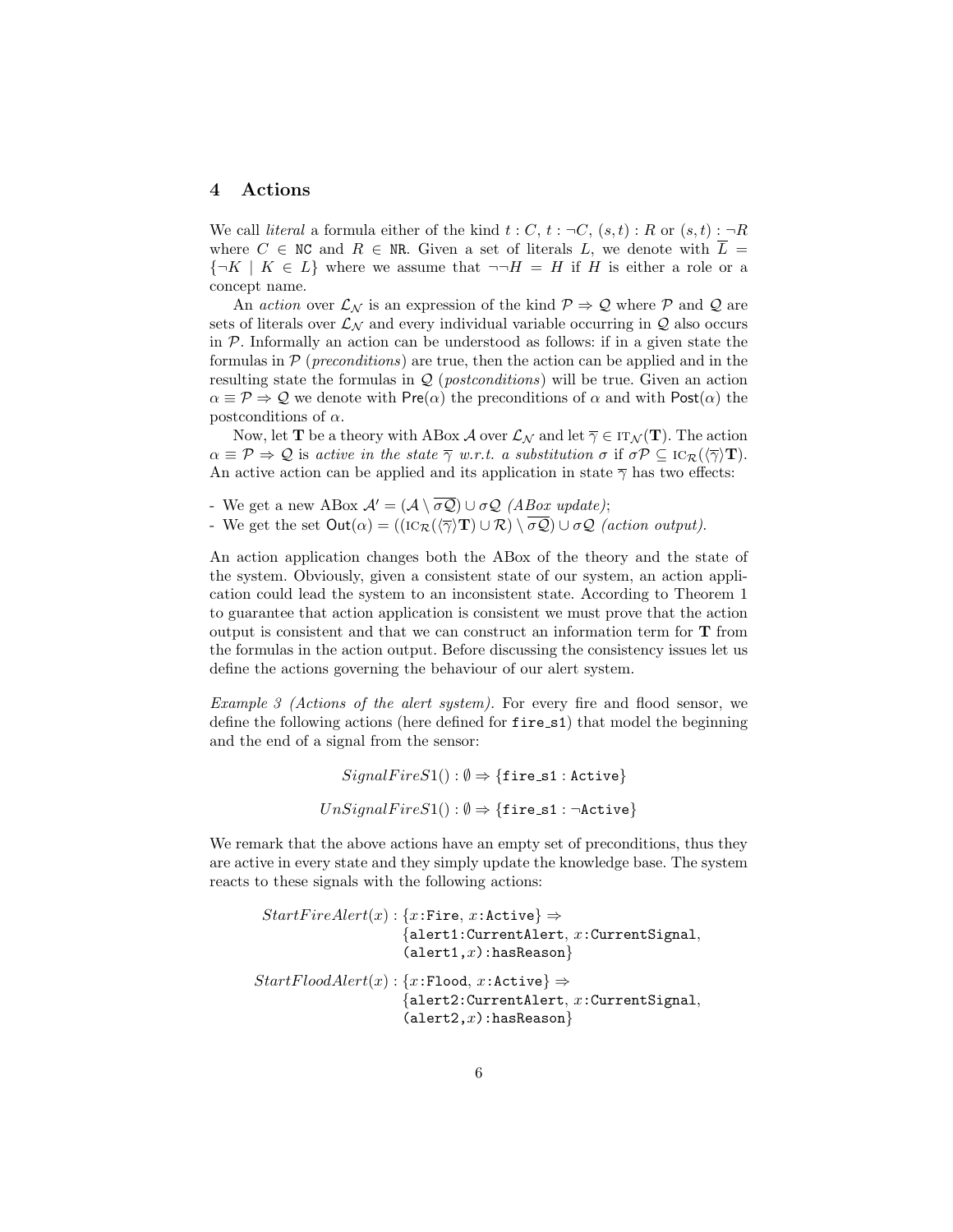$StopAlert(x, y) : \{x : \neg \text{Active}, (y, x) : \text{hasReason}\} \Rightarrow$  ${y : \neg$ CurrentAlert,  $x : \neg$ CurrentSignal,  $(y, x)$ :  $\neg$ hasReason}

We write actions in a function-like form to emphasise the free variables and how they are instantiated. Note that the above three actions are not active in the initial state  $\overline{\gamma}_0$ .

Now, let us consider the situation where a fire is detected by fire s1. This raises the action  $SignalFireS1()$ . Let  $\mathbf{As}_1 = \text{Ts} \cup \text{As}_1$  where  $\text{As}_1 = \text{As}_0 \cup$ {fire\_s1:Active} and let  $\overline{\gamma}_1$  be the information term for  $\mathbf{As}_1$  associating  $\gamma_1$ and  $\gamma_2$  of Example 1 to  $Ax_1$  and  $Ax_2$  respectively, and associating tt to every formula in AAs<sub>1</sub>. It is easy to check that  $\text{IC}_{\mathcal{R}}(\langle \overline{\gamma}_1 \rangle \mathbf{A} \mathbf{s}_1)$  is exactly the result of applying this action to the state  $\overline{\gamma}_0$ .

In the state  $\bar{\gamma}_1$  the action  $StartFireAlert(\texttt{fire\_s1})$  can be activated, and the result of its application is the output

$$
Out = \text{As}_0 \cup \{a : \neg \text{CurrentAlbert} \mid a \in (W \setminus \{\text{alett1}\})\} \cup
$$

$$
\{a : \neg \text{CurrentSignal} \mid a \in (W \setminus \{\text{fire\_s1}\})\} \cup
$$

$$
\{\text{fire\_s1:Active, alert1:CurrentAlert, fire\_s1:CurrentSignal,}
$$

$$
(\text{abert1, fire\_s1):\text{hasReason}}\}
$$

Now, let  $\text{AAS}_2 = \text{AAS}_1 \cup \text{Post}(StartFireAlex(tifire_s1)),$  and let  $\text{As}_2 = \text{Ts} \cup$ AAs<sub>2</sub>. Let  $\mathcal{M}_2$  be a model of *Out*, it is easy to check that  $\mathcal{M}_2$  is also a model of  $\mathbf{As}_2$ .

#### 5 An algorithm to build up information terms

We remark that we have concluded the above example without giving the state corresponding to the action application. To build up the output state of an action we will use the algorithm  $\text{GenIT}(X, F)$  of Figure 1. This algorithm takes as input a set X of closed atomic and negated formulas of  $\mathcal{L}_{\mathcal{N}}$  and a closed formula F of  $\mathcal{L}_{\mathcal{N}}$  and generates as output a (possibly empty) set of information terms in  $IT_N(F)$ . GENIT invokes the function OPENIT of Figure 2 to compute the information terms for compound and open formulas. OpenIt taken as input the set X and a formula F and returns a (possibly empty) set of pairs  $(\alpha, c)$ where  $\alpha \in \text{IT}_{\mathcal{N}}(F)$  and  $c \in \mathcal{N}$  (intuitively, if the pair  $(\alpha, c)$  is built,  $\alpha$  justifies the formula  $F$  with respect to the individual name  $c$ ).

It is easy to prove, by induction on the structure of the formula  $F$ , the following result:

**Theorem 2.** Let X be a set of closed atomic and negated formulas of  $\mathcal{L}_{\mathcal{N}}$ , let  $\mathcal{R} = \{(t, t'): R \mid (t, t'): R \in X\}$  and let F be a closed formula of  $\mathcal{L}_{\mathcal{N}}$ . Then, for  $every \tau \in \text{GenIr}(X, F), \text{IC}_{\mathcal{R}}(\langle \tau \rangle F) \subseteq X.$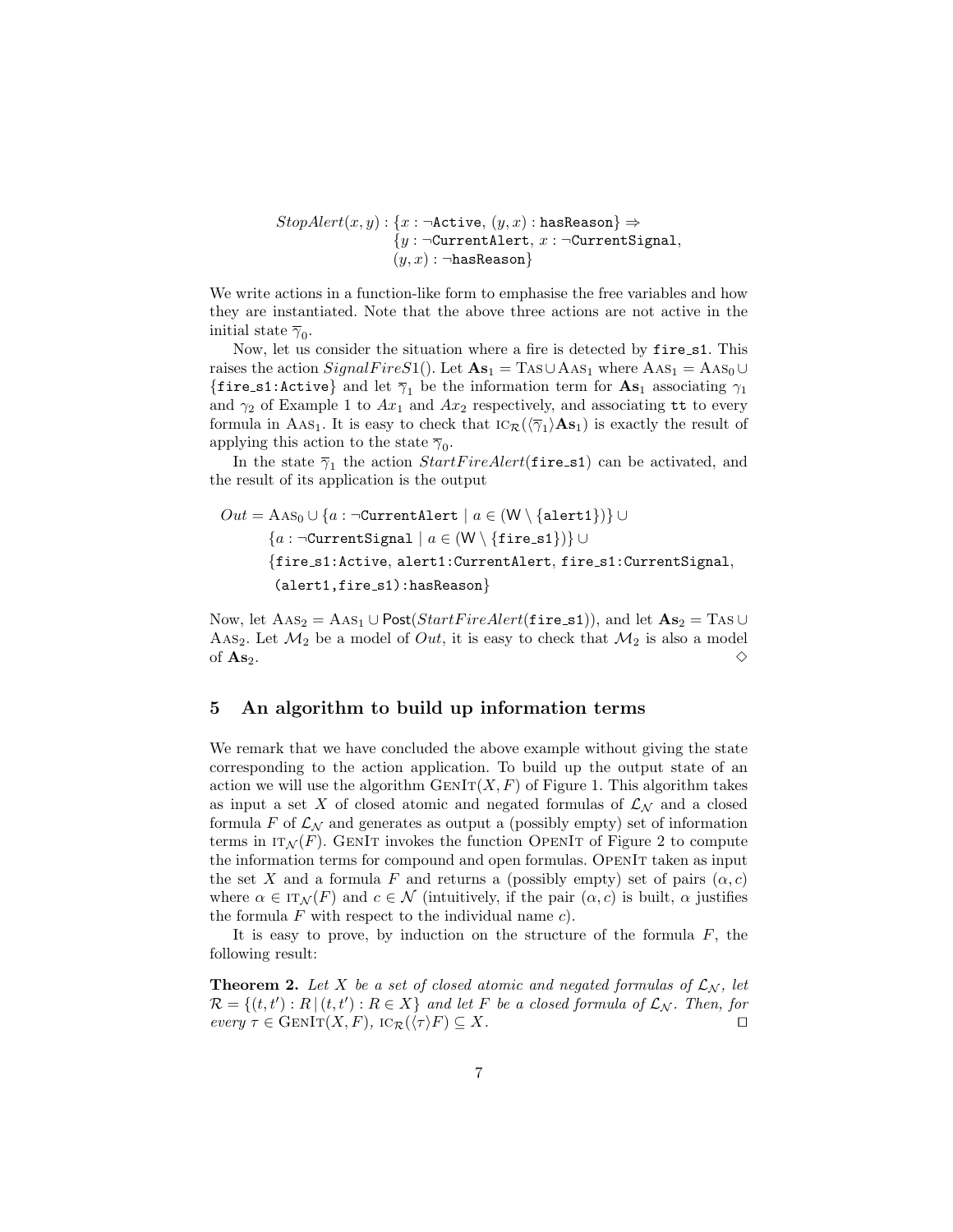```
if (F is either (c, d) : R or (c, d) : \neg R) then
     if (F \in X) then return \{\mathtt{tt}\};else return ∅;
else if (F = \forall A) then begin
     let Z = \text{OPENIT}(X, x : A);let \Gamma = \{c \mid (\alpha, c) \in Z\};
     if (\Gamma \neq \mathcal{N}) then return \emptyset;
     else return \{\phi | \phi(c) = \alpha \text{ with } (\alpha, c) \in Z\};end
else return \{\alpha \mid (\alpha, c) \in OPENIT(X, F);
```


Example 4 (State generation). The execution of  $GENIT(Out, Ax_1)$  provides the following information term  $\gamma_1' \in \text{IT}_W(Ax_1)$ , where we enclose between square brackets the pairs  $(c, \gamma_1'(c))$  belonging to the function:

```
[ (alert1,(2,((fire_s1, tt), tt))), (alert2,(1,tt)), (fire_s1,(1,tt)),
  (fire_s2,(1,tt)), (float_s1,(1,tt)), (float_s2,(1,tt)) ]
```
while the execution of  $GENIT(Out, Ax_2)$  provides the information term  $\gamma'_2$   $\in$  $IT_W(Ax_2)$ :

```
[ (alert1,(1,tt)), (alert2,(1,tt)), (fire_s1,(2,(tt,(1,tt)))),
  (fire_s2,(1,tt)), (flood_s1,(1,tt)), (flood_s2,(1,tt)) ]
```
Consider AAs<sub>2</sub> as defined in the previous example. If  $\overline{\gamma}_2$  is the information term associating  $\gamma'_1$  to  $Ax_1, \gamma'_2$  to  $Ax_2$  and tt to every formula of  $\mathrm{A} \mathrm{A} \mathrm{S}_2$  and if  $\mathcal{M}_2$  is a model of *Out*, then it follows that  $\mathcal{M}_2 \triangleright \langle \overline{\gamma}_2 \rangle$  **As**<sub>2</sub>. Hence the action application leads to a consistent state and thus  $\mathbf{A}s_2$  is state consistent.

If we consider  $\mathcal{R} = \{$  (alert1, fire s1):hasReason}, which is the set of role formulas asserted by  $\text{AAS}_2$ , then the information content of  $\text{As}_2$  for the axioms in Tas is defined as:

```
\mathrm{IC}_{\mathcal{R}}(\langle \gamma'_1 \rangle Ax_1) = \{\texttt{aIert1:Alert}, \texttt{fire\_s1:CurrentSignal},(alert1,fire s1):hasReason} ∪
                          {a : \negCurrentAlert | a \in W \setminus \{ \text{alert1} \}\mathrm{IC}_{\mathcal{R}}(\langle \gamma'_2 \rangle Ax_2) = \{\mathtt{fire\_s1:Active, fire\_s1:Fire}\} \cup{a : \negCurrentSignal | a \in W \setminus \{ \text{fire\_s1} \}
```
So we have that  $\text{IC}_{\mathcal{R}}(\langle \overline{\gamma}_2 \rangle \mathbf{A} \mathbf{s}_2) = \text{IC}_{\mathcal{R}}(\langle \gamma_1' \rangle Ax_1) \cup \text{IC}_{\mathcal{R}}(\langle \gamma_2' \rangle Ax_2) \cup \text{A} \text{A} \mathbf{s}_2$ . As in Example 2, if  $\mathcal{M}_2$  satisfies the hypotheses, then Theorem 1 holds and  $\mathcal{M}_2 \triangleright$  $\langle \overline{\gamma}_2 \rangle \mathbf{A} \mathbf{s}_2$  iff  $\mathcal{M}_2 \models \text{IC}_{\mathcal{R}}(\langle \overline{\gamma}_2 \rangle \mathbf{A} \mathbf{s}_2)$ .

Note that, if fire s1 stops being active and  $UnSignalFireS1()$  is executed, in the new state it does not hold that fire s1:Active and so the action  $StopAlert(\text{fire_s1}, \text{alert1})$  can be fired. If that is the case, it is easy to verify that the system returns in the initial state of our example.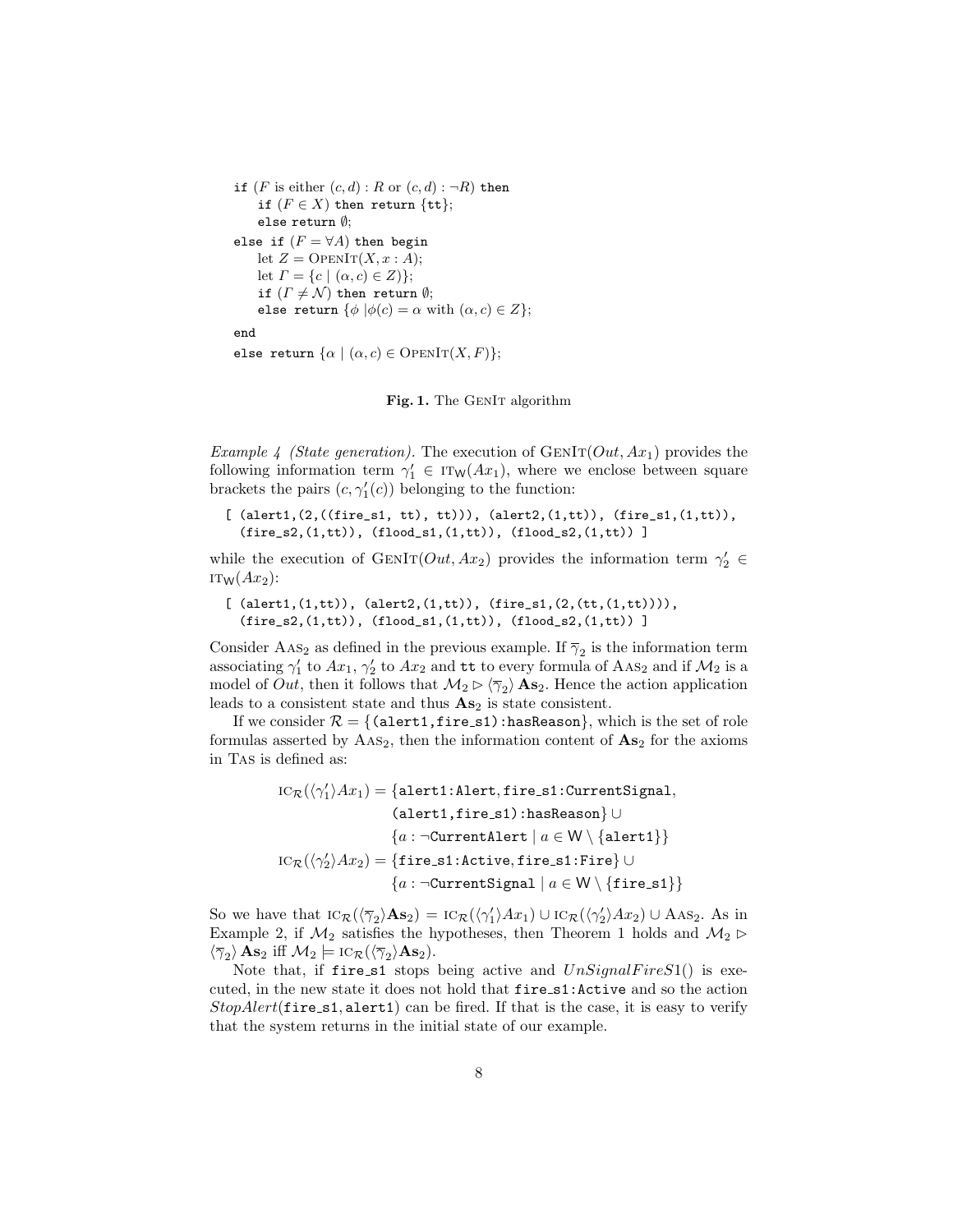if  $(F = t : A \text{ with } A \in \mathbb{N} \text{C} \text{ or } A = \neg H)$  then if  $(t \in \mathcal{N})$  then if  $(t : A \in X)$  then return  $\{(tt, t)\};$ else return ∅; else return  $\{(\texttt{tt}, c) \mid c : A \in X\};$ if  $(F = t : A \sqcap B)$  then return  $\{((\alpha,\beta),c) \mid (\alpha,c) \in \text{OpenIT}(X,t:A) \text{ and } (\beta,c) \in \text{OpenIT}(X,t:B)\};$ if  $(F = t : A \sqcup B)$  then return  $\{((1, \alpha), c) | (\alpha, c) \in \text{OPENIT}(X, t : A)\} \cup \{((2, \beta), c) | (\beta, c) \in \text{OPENIT}(X, t : B)\};$ if  $(F = t : \exists R.A)$  then if  $(t \in \mathcal{N})$  then let  $D = \{t\};$ else let  $D = \{c \mid (c, d) : R \in X\}$ return  $\{((d, \alpha), c) \mid c \in D \text{ and } (c, d) : R \in X \text{ and } (\alpha, d) \in \text{OpenIT}(X, x : A)\};$ if  $(F = t : \forall R.A)$  then begin if  $(t \in \mathcal{N})$  then begin let  $D = \{t\};$ let  $Z = \{d \mid (t, d) : R \in X \text{ and } (\alpha, d) \in \text{OPENIT}(X, x : A)\};$ else begin let  $D = \{c \mid (c, d) : R \in X\};$ let  $Z = \{d \mid (\alpha, d) \in \text{OpenIT}(X, x : A)\};$ end let  $\Phi = \emptyset$ ; for all  $(c \in D)$  do begin let  $C = \{d \mid (c, d) : R \in X\};$ if  $(C \subseteq Z)$  then  $\Phi = \Phi \cup \left\{ (\phi, c) \mid \phi(d) = \right\} \stackrel{\alpha}{\sim} \text{ if } d \in C \text{ and } (a, d) \in Z$  $\alpha$  if  $d \in C$  and  $(a, d) \in Z$ <br>any  $\eta^+$  of  $IT_{\mathcal{N}}(d : A)$  otherwise end; return  $\Phi$ ; end

#### Fig. 2. The OPENIT function

Moreover, it is possible to show that, for example, since  $GENIT(Out, Ax_1)$  $\{\gamma_1'\}$  and  $\iota \circ_R(\langle \gamma_1' \rangle Ax_1) \subseteq Out$ , then Theorem 2 holds.  $\diamond$ 

We remark that in general GENIT generates more than one state. In this case the action could lead the system to different states and a non deterministic choice has to be done. Moreover, given a state generated by GENIT, one has to show that this state is consistent. As for the latter point, the usual considerations about checking consistency hold (see, e.g., [7]). In relation with this problem we plan to study connections of our semantics with SAT [10] and ASP [11].

An important point of our approach is that we can use GENIT as a first consistency check for an action application. Indeed, if  $X$  is the output of an action application over  $\text{IC}_{\mathcal{R}}(\langle \overline{\gamma} \rangle \mathbf{T})$  and  $\text{GENIT}(X, F)$  is empty for some  $F \in \mathbf{T}$ then T is not state consistent. This usually means that the action does not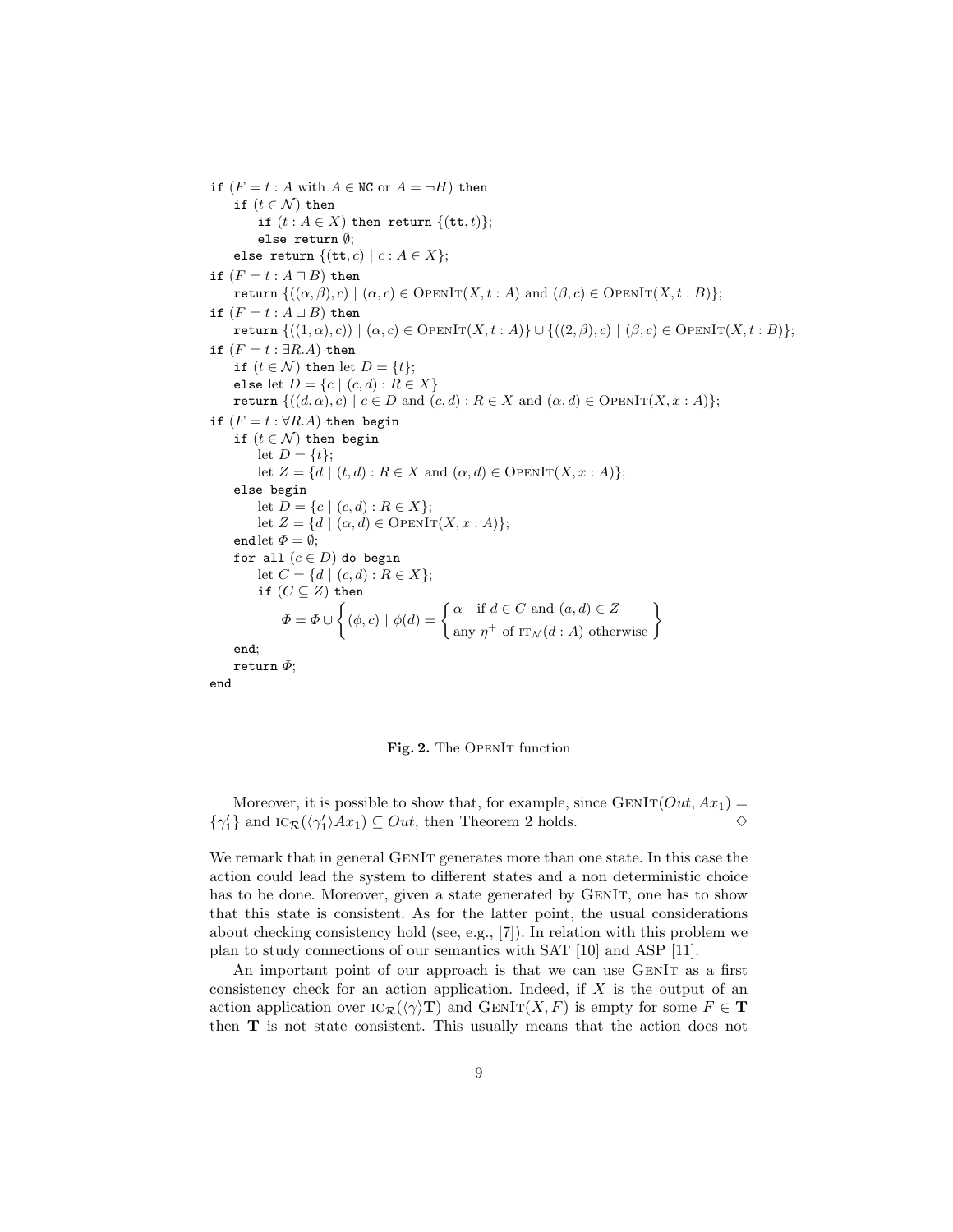provide enough information to justify the system constraints as shown in the following example.

Example 5 (Action consistency check). Suppose that, in the development of our system, we write the following (wrong) version of  $StartFireAlbert(x)$ :

$$
StartFireAlert2(x) : \{x: \text{Fire}, x: \text{Active}\} \Rightarrow
$$

$$
\{ \text{alert1:CurrentAlert}, (\text{alert1}, x): \text{hasReason}\}
$$

As can be noted, we forgot to set x: Current Signal in Post( $StartFireAlex(2(x))$ ). This action is "wrong" in the sense that its execution leads to an inconsistent action output: if that is the case, GenIt will find this inconsistency as it is unable to generate a set of information terms for an axiom.

For example, consider the set  $Out'$  obtained applying the above action to the state  $\overline{\gamma}_1$  of Example 3 (namely,  $Out' = Out \setminus \{$ fire\_s1 : CurrentSignal}). The inconsistency of  $Out'$  is verified with the execution of  $GENIT(Out', Ax_1)$ : this execution leads to the following recursive executions of OpenIt on the subformulas of  $Ax_1$ 

 $\text{OPENIT}(Out', x' : \text{CurrentSignal}) = \emptyset$  $\text{OPT}(\text{Out}', x : \exists \texttt{hasReason}.\text{CurrentSignal}) = \emptyset$  $\mathrm{Oper}\mathrm{I}\mathrm{T}(Out', x : \exists \texttt{hasReason}.\texttt{CurrentSignal} \sqcap \texttt{Alert}) = \emptyset$  $\mathrm{Oper}\mathrm{I}\mathrm{T}(\mathit{Out}', x : \neg \mathrm{Current}\mathrm{Alert} \sqcup (\exists \texttt{hasReason}.\mathrm{Current}\mathrm{Signal} \sqcap \mathrm{Alert})) = H$ 

with  $H = \{((1, \text{tt}), a) \mid a \in W \setminus \{\text{alert1}\}\}\.$  Since no information term in H can be associated to alert1,  $GENIT(Out', Ax_1) = \emptyset$ . This means that the corresponding theory is not state consistent. We also remark that the execution of  $\text{GenIr}(Out', x' : \text{CurrentSignal})$  traces the reason of state inconsistency.  $\diamond$ 

We conclude this section noting that GENIT is exponential in the size of  $\mathcal{N}$ : this complexity is due to the case of  $F = \forall A$ , where the algorithm must generate all the possible functions  $\phi$  such that  $\phi: \mathcal{N} \to \bigcup_{d \in \mathcal{N}} \text{IT}_{\mathcal{N}}(d : A)$ . The number of such functions is obviously exponential in the number of elements of  $N$ , hence the complexity of GenIt.

### 6 Conclusion and future works

In this paper we have presented an action formalism based on the information terms semantics. We have shown how our semantics supports a natural notion of state and how an action language can be defined on the top of this notion. The problem to determine the consistency of an action is reduced to the problem to study the information terms generated by the application of GenIt. We have shown, by means of an example, how GenIt can be used, in some cases, to debug inconsistent actions. For lack of space we have not treated in details the problem to study the consistency of an action when the output of GenIt is not empty. However, we remark that this problem is similar to the problem to check snapshot consistency in CooML [7]. As for the future works we plan to